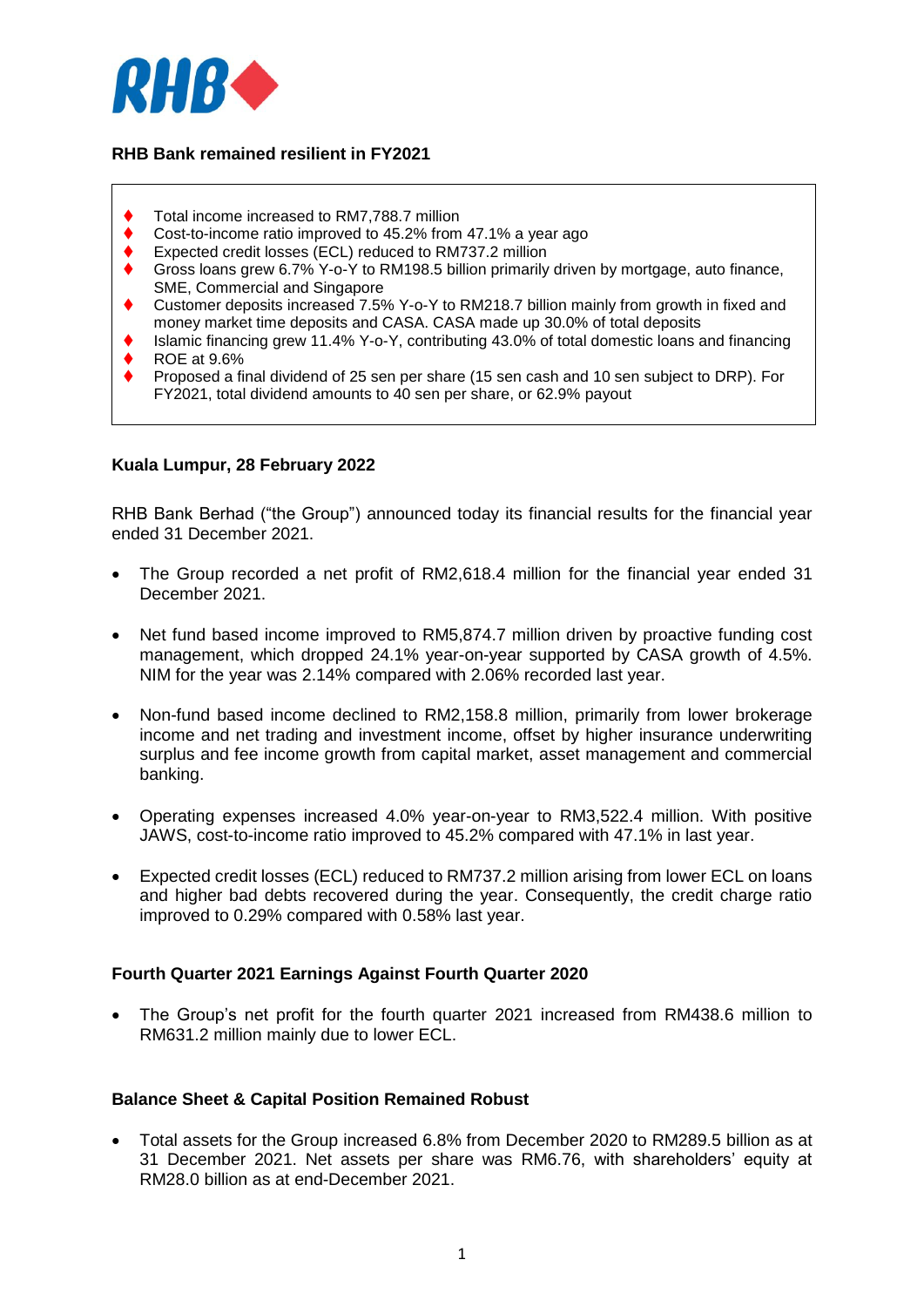

- Our capital position remains strong; the Group's Common Equity Tier-1 (CET-1) and total capital ratio stood at 17.2% and 19.8% respectively.
- The Group's gross loans and financing grew 6.7% year-on-year to RM198.5 billion, mainly supported by growth in mortgage, auto finance, SME, Commercial and Singapore. Domestic loans and financing grew 4.8% year-on-year.
- Gross impaired loans was RM3.0 billion as at 31 December 2021 with gross impaired loans ratio of 1.49%, compared with RM2.6 billion and 1.32% respectively as of September 2021, and RM3.2 billion and 1.71% respectively as of December 2020. Loan loss coverage ratio for the Group, excluding regulatory reserves, remained well above 100% at 122.4% as at end-December 2021, compared with 147.9% in September 2021.
- Customer deposits increased 7.5% year-on-year to RM218.7 billion, predominantly attributed to fixed and money market time deposits growth of 9.0% and CASA of 4.5%. CASA composition stood at 30.0% as at 31 December 2021. Liquidity coverage ratio (LCR) remained healthy at 155.7%.

### **Performance Review of Key Business Units**

### **Group Community Banking**

- o Group Community Banking posted a pre-tax profit of RM1,630.4 million mainly due to higher net fund based and non-fund based income, and lower ECL.
- o Gross loans and financing rose 6.1% year-on-year to RM124.2 billion, primarily driven by growth in mortgages (8.1%), auto finance (4.3%) and SME (11.2%).
- o Deposits increased by 9.9% year-on-year to RM100.9 billion, mainly contributed by growth in CASA (14.2%) and fixed deposits (7.1%).

### **Group Wholesale Banking**

- o Group Wholesale Banking posted a pre-tax profit of RM1,999.2 million, from higher net fund based income and fee income growth from capital market and asset management.
- $\circ$  Gross loans and financing grew marginally by 1.6% year-on-year to RM50.3 billion, driven by growth in Commercial Banking.
- $\circ$  Deposits increased 3.4% year-on-year to RM93.0 billion primarily from higher MMTD.
- **Group International Business** posted a pre-tax profit of RM109.3 million.
	- o **RHB Bank Singapore** reported a pre-tax profit of SGD14.9 million attributed to higher net fund based and non-fund based income, and lower ECL. Gross loans and advances grew by 23.0% year-on-year to SGD6.3 billion, while deposits increased by 15.0% to SGD6.7 billion.
	- o **RHB Bank Cambodia** reported a pre-tax profit of USD19.1 million primarily due to higher net fund based income and ECL writeback during the year. Gross loans and advances grew by 16.1% year-on-year to USD679.2 million while deposits contracted by 3.9% to USD571.3 million.
- **RHB Insurance** registered a lower pre-tax profit of RM121.0 million attributed to a decline in net investment income.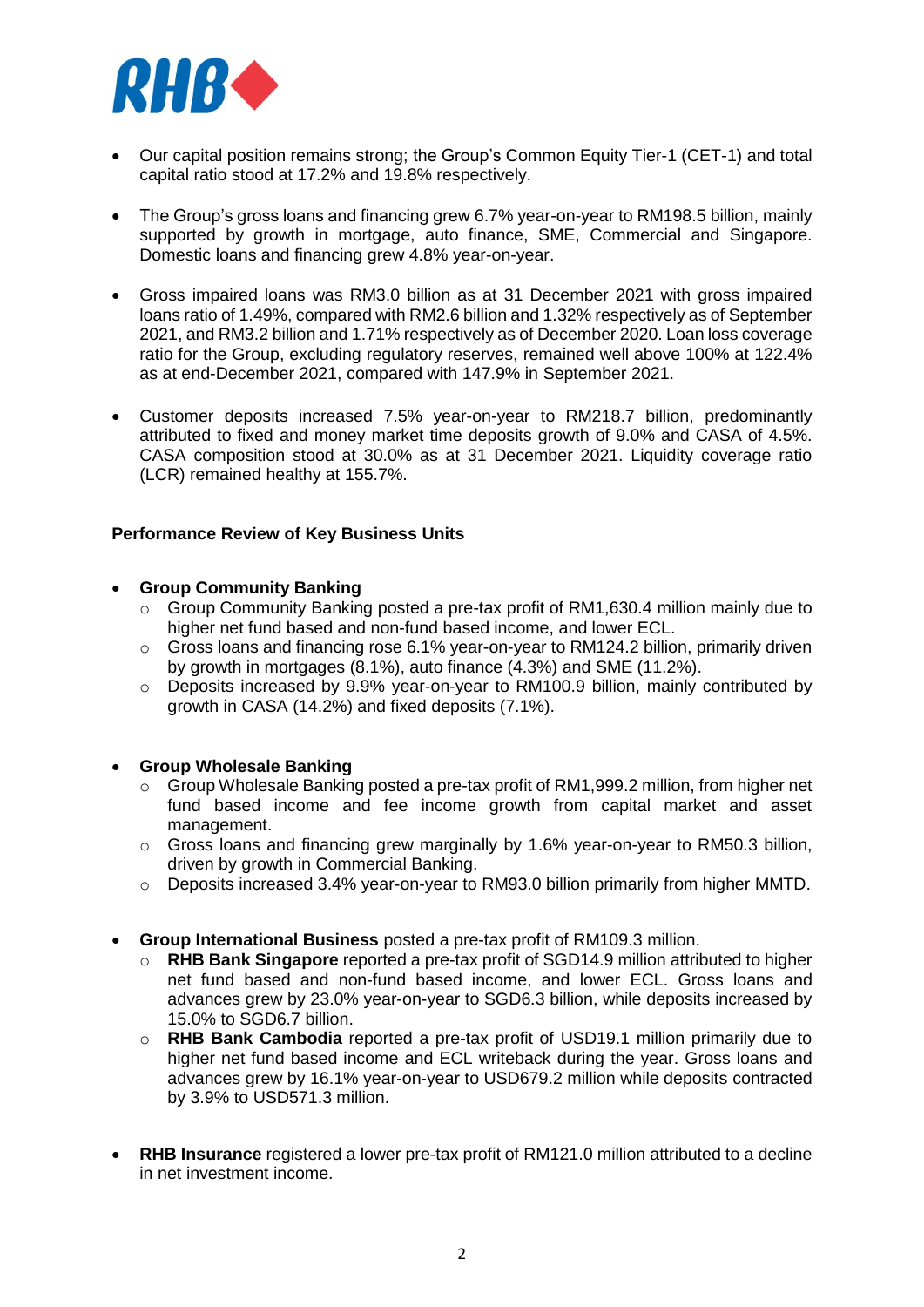

- **RHB Islamic Bank** recorded a pre-tax profit of RM1,030.5 million due to the higher net fund based and non-fund based income, and lower modification loss and ECL during the year.
	- $\circ$  Gross financing recorded a double digit growth of 11.4% year-on-year to RM74.9 billion.
	- $\circ$  Islamic business contributed 43.0% of the Group's total domestic gross loans and financing, an improvement from 40.5% in December 2020.

#### **Conclusion**

The global economy continues to recover, supported by the positive momentum in economic activities and the gradual reopening of international borders. Domestically, Malaysia's GDP is expected to grow by 5.5% in 2022. However, risks to the growth outlook remain following the emergence of new COVID-19 variants.

For the banking sector, the demand for credit is projected to improve in tandem with economic growth prospect and similarly, interest rates are also expected to normalise gradually this year. The industry is anticipated to remain resilient supported by strong capital and liquidity levels, and adequate impairment provisions made over the last two years.

"The Group had demonstrated resilience and the ability to sustain growth, as well as providing the much needed support to our customers amid continued uncertainty in the operating environment. Nevertheless, we remain prudent in managing our asset quality while continuing to enhance our governance and risk management practices. The Group's capital and liquidity positions for FY2021 remain strong.

We have also stepped up efforts in promoting economic recovery, including by taking a holistic approach in assisting customers impacted by the prolonged COVID-19 pandemic through various forms of financial assistance. As at 31<sup>st</sup> January 2022, our Repayment Assistance programme has already benefitted approximately 85,000 RHB customers, of which more than 6,300 are SME customers, with total outstanding repayment assistance of RM21.3 billion, equivalent to 12% of our Group domestic loans and financing. In addition to this, the Group had contributed a total of approximately RM9 million towards the betterment of communities in 2021, focusing on education for children and youth from the B40 segment as well as cash and in-kind contribution towards uplifting the lives of those affected by the prolonged COVID-19 pandemic and the recent severe floods.

In appreciation of the continued trust and support of our shareholders, I am pleased to share that the Board has proposed a final dividend of 25 sen per share, consisting of cash payout of 15 sen per share and an electable portion under the Dividend Reinvestment Plan of 10 sen per share. Together with our interim dividend of 15 sen, total dividend for FY2021 amounts to 40 sen per share or 62.9% payout ratio and dividend yield of 7.4%, being the highest ever for the Group.

At present, over 80% of our workforce has adopted the Agile way of working, an initiative kicked off in 2018 aimed towards driving customer centric innovation and productivity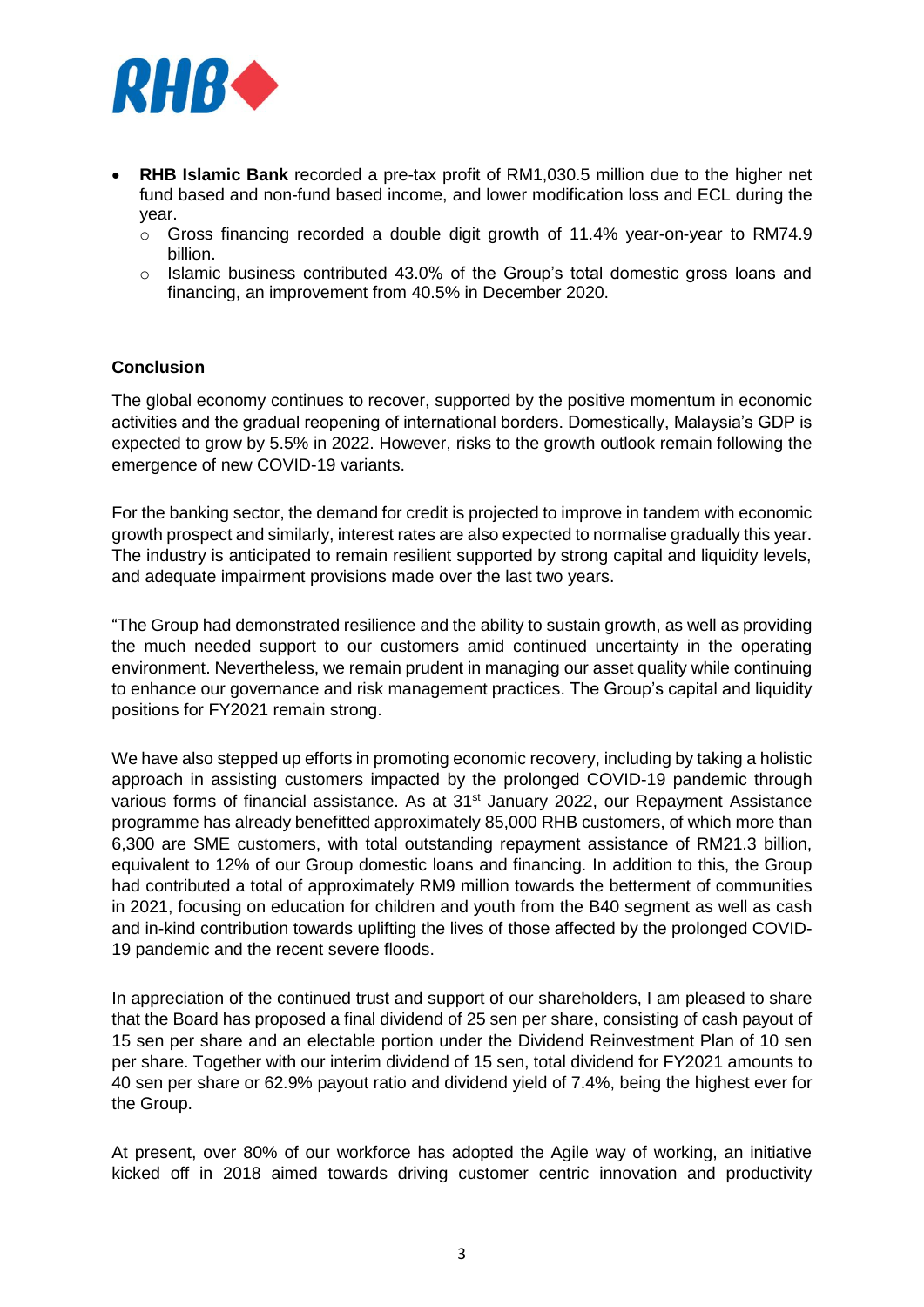

improvement. Supported by our Digital Transformation Programme, we have started realising the benefits of the new work culture, evidenced by the launch of several first-in-market products and solutions in 2021.

Driving Sustainability which entails integrating Environmental, Social and Governance considerations holistically into our business strategies and decision making process remains one of our key priorities. We are on track with our commitment to extend RM5 billion in sustainable financing by 2025, with over RM4 billion extended as at 31 December 2021 and to-date, we have seen significant progress in our sustainability efforts across all three key pillars of our Sustainability Framework, namely Sustainable & Responsible Financial Services, Embedding Good Practices and Enriching & Empowering Communities. Moving forward, the Group will accelerate the journey towards becoming a sustainable and responsible financial institution through our 5-year Sustainability Strategy as well as our Group Climate Action Programme to implement among others, the requirements of the BNM Climate Change and Principle-based Taxonomy," said Mohd Rashid Mohamad, Officer-In-Charge/Principal Officer of RHB Banking Group.

| <b>Repayment Assistance*</b>            |                                     |     |                              |     |                   |               |     |  |  |
|-----------------------------------------|-------------------------------------|-----|------------------------------|-----|-------------------|---------------|-----|--|--|
| % of Outstanding<br><b>Loan Balance</b> | <b>Initial</b><br><b>Moratorium</b> |     | <b>Outstanding RA as at:</b> |     |                   |               |     |  |  |
|                                         | <b>Sept 2020</b>                    |     | 10th Nov 2021                |     | $31st$ Jan 2022   |               |     |  |  |
|                                         | <b>RM bil</b>                       | %   | <b>RM bil</b>                | %   | No of<br>accounts | <b>RM bil</b> | %   |  |  |
| <b>GROUP COMMUNITY BANKING</b>          | 94.1                                | 82% | 44.6                         | 37% | 84,550            | 17.1          | 14% |  |  |
| Retail                                  | 73.2                                | 78% | 33.9                         | 35% | 78,247            | 12.5          | 12% |  |  |
| <b>SME</b>                              | 21.0                                | 96% | 10.7                         | 45% | 6,303             | 4.6           | 19% |  |  |
| <b>GROUP WHOLESALE BANKING</b>          | 12.9                                | 27% | 7.4                          | 15% | 115               | 4.2           | 8%  |  |  |
| <b>TOTAL DOMESTIC</b>                   | 107.1                               | 66% | 52.0                         | 31% | 84,665            | 21.3          | 12% |  |  |

*Note: \* Assistance provided to customers during the COVID-19 pandemic include the Initial Moratorium, Targeted Repayment Assistance, PEMERKASA, and PEMULIH.*

- Repayment Assistance ("RA") was at its peak in September 2020, with the initial moratorium outstanding balances amounting to RM107.1 billion or 66% of total domestic borrowings
- Outstanding RA has reduced significantly from 31% of domestic borrowing as at 10 November 2021 to 12% as at 31 January 2022. The reduction was from lower RA across all segments, as more borrowers exited the programme with the expiry of PEMULIH package and resumed their normal repayments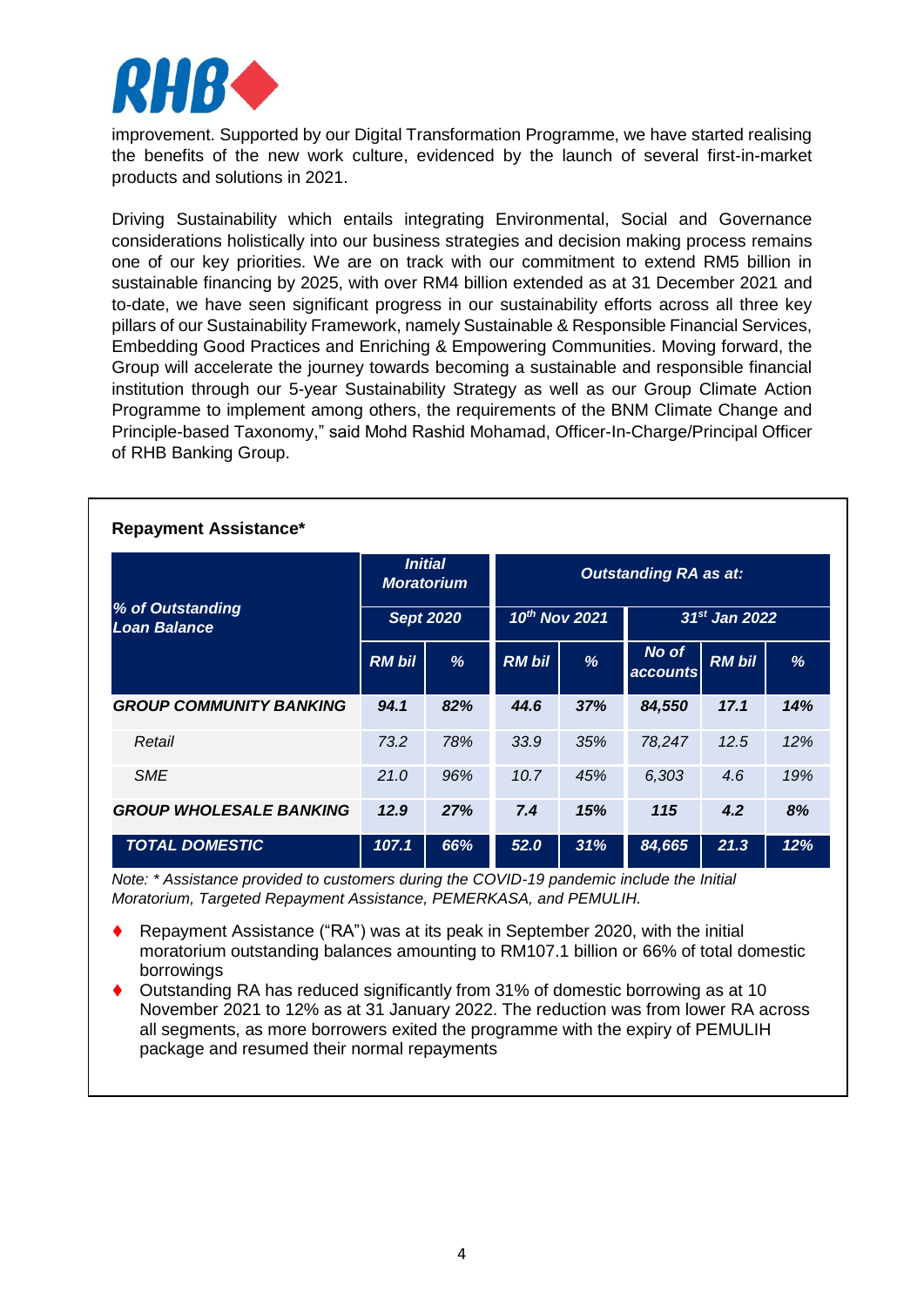

# **Key Financial Highlights**

| <b>Financial Performance</b><br>(RM'000)                  | <b>12 Months Ended</b><br><b>31 December 2021</b> | <b>12 Months Ended</b><br>31 December 2020 |
|-----------------------------------------------------------|---------------------------------------------------|--------------------------------------------|
| Net income                                                | 7,788,666                                         | 7,185,712                                  |
| Operating profit before<br>allowances                     | 4,266,281                                         | 3,798,989                                  |
| Profit before taxation                                    | 3,528,753                                         | 2,644,403                                  |
| Profit attributable to equity<br>holders of the Company   | 2,618,388                                         | 2,032,530                                  |
| Earnings per share (sen)                                  | 64.7                                              | 50.7                                       |
| <b>Balance Sheet (RM'000)</b>                             | As at<br>31 December 2021                         | As at<br>31 December 2020                  |
| Gross loans, advances and<br>financing                    | 198,511,767                                       | 186,113,512                                |
| Gross impaired loans, advances<br>and financing ratio (%) | 1.49%                                             | 1.71%                                      |
| Deposits from customers                                   | 218,732,585                                       | 203,470,783                                |
| <b>Total assets</b>                                       | 289,541,458                                       | 271,149,958                                |
| Equity attributable to equity<br>holders of the Company   | 27,998,328                                        | 27,023,835                                 |
| Net assets per share (RM)                                 | 6.76                                              | 6.74                                       |

*This release contains forward-looking statements such as the outlook for the RHB Banking Group. Although RHB believes that the expectations reflected in such future statements are reasonable at this time, there can be no assurance that such expectations will prove correct subsequently. Actual performance may be materially different from that which had been anticipated or described herein, and RHB Banking Group's financial and business plans may be subject to change from time to time.* 

### **APPENDIX**

### **Significant Events/Corporate Development**

### **1. Proposed establishment of share grant scheme ('Proposed SGS')**

The Bank had on 15 December 2021 announced that it proposed to establish and implement a share grant scheme of up to 2% of the total number of issued shares of the Bank (excluding treasury shares, if any) at any point in time during the duration the Proposed SGS for employees and Executive Directors of the Bank and its subsidiaries